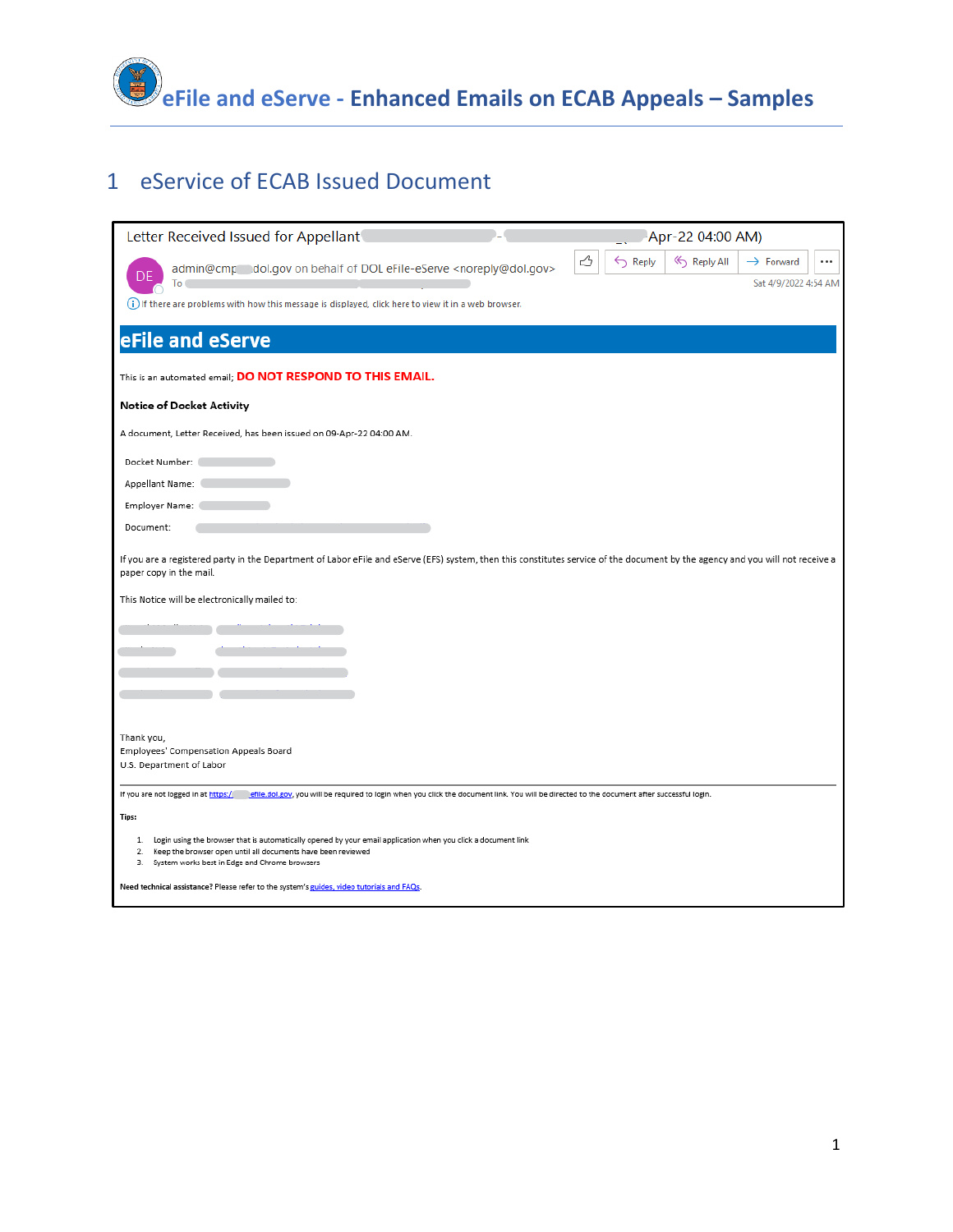

# eService of Approved Filing

| Letter Received Filed for Appellant                                                                                                                                                                       | 09-Apr-22 04:00 AM)                                                                                                                         |                                    |
|-----------------------------------------------------------------------------------------------------------------------------------------------------------------------------------------------------------|---------------------------------------------------------------------------------------------------------------------------------------------|------------------------------------|
| admin@cmp__dol.gov on behalf of DOL eFile-eServe <noreply@dol.gov><br/>To</noreply@dol.gov>                                                                                                               | ᠿ<br>$\leftarrow$ Reply<br>« Reply All<br>$\rightarrow$ Forward                                                                             | $\cdots$<br>Mon 4/25/2022 11:39 AM |
| (i) If there are problems with how this message is displayed, click here to view it in a web browser.                                                                                                     |                                                                                                                                             |                                    |
| eFile and eServe                                                                                                                                                                                          |                                                                                                                                             |                                    |
| This is an automated email; DO NOT RESPOND TO THIS EMAIL.                                                                                                                                                 |                                                                                                                                             |                                    |
| <b>Notice of Docket Activity</b>                                                                                                                                                                          |                                                                                                                                             |                                    |
| A document, Letter Received, filed by Filing Part                                                                                                                                                         | has been accepted as a filing by the Employees' Compensation Appeals Board on 09-Apr-22 04:00 AM.                                           |                                    |
| Docket Number:                                                                                                                                                                                            |                                                                                                                                             |                                    |
| Appellant Name:                                                                                                                                                                                           |                                                                                                                                             |                                    |
| Employer Name:                                                                                                                                                                                            |                                                                                                                                             |                                    |
| Document:                                                                                                                                                                                                 |                                                                                                                                             |                                    |
| If you are a registered party in the Department of Labor eFile and eServe (EFS) system, then this constitutes service of the document by the agency and you will not receive a<br>paper copy in the mail. |                                                                                                                                             |                                    |
| This Notice will be electronically mailed to:                                                                                                                                                             |                                                                                                                                             |                                    |
|                                                                                                                                                                                                           |                                                                                                                                             |                                    |
|                                                                                                                                                                                                           |                                                                                                                                             |                                    |
|                                                                                                                                                                                                           |                                                                                                                                             |                                    |
|                                                                                                                                                                                                           |                                                                                                                                             |                                    |
|                                                                                                                                                                                                           |                                                                                                                                             |                                    |
| Thank you,<br>Employees' Compensation Appeals Board                                                                                                                                                       |                                                                                                                                             |                                    |
| U.S. Department of Labor                                                                                                                                                                                  |                                                                                                                                             |                                    |
| If you are not logged in at https:/                                                                                                                                                                       | efile.dol.gov, you will be required to login when you click the document link. You will be directed to the document after successful login. |                                    |
| Tips:                                                                                                                                                                                                     |                                                                                                                                             |                                    |
| 1. Login using the browser that is automatically opened by your email application when you click a document link<br>Keep the browser open until all documents have been reviewed<br>2.                    |                                                                                                                                             |                                    |
| З.<br>System works best in Edge and Chrome browsers                                                                                                                                                       |                                                                                                                                             |                                    |
| Need technical assistance? Please refer to the system's guides, video tutorials and FAQs.                                                                                                                 |                                                                                                                                             |                                    |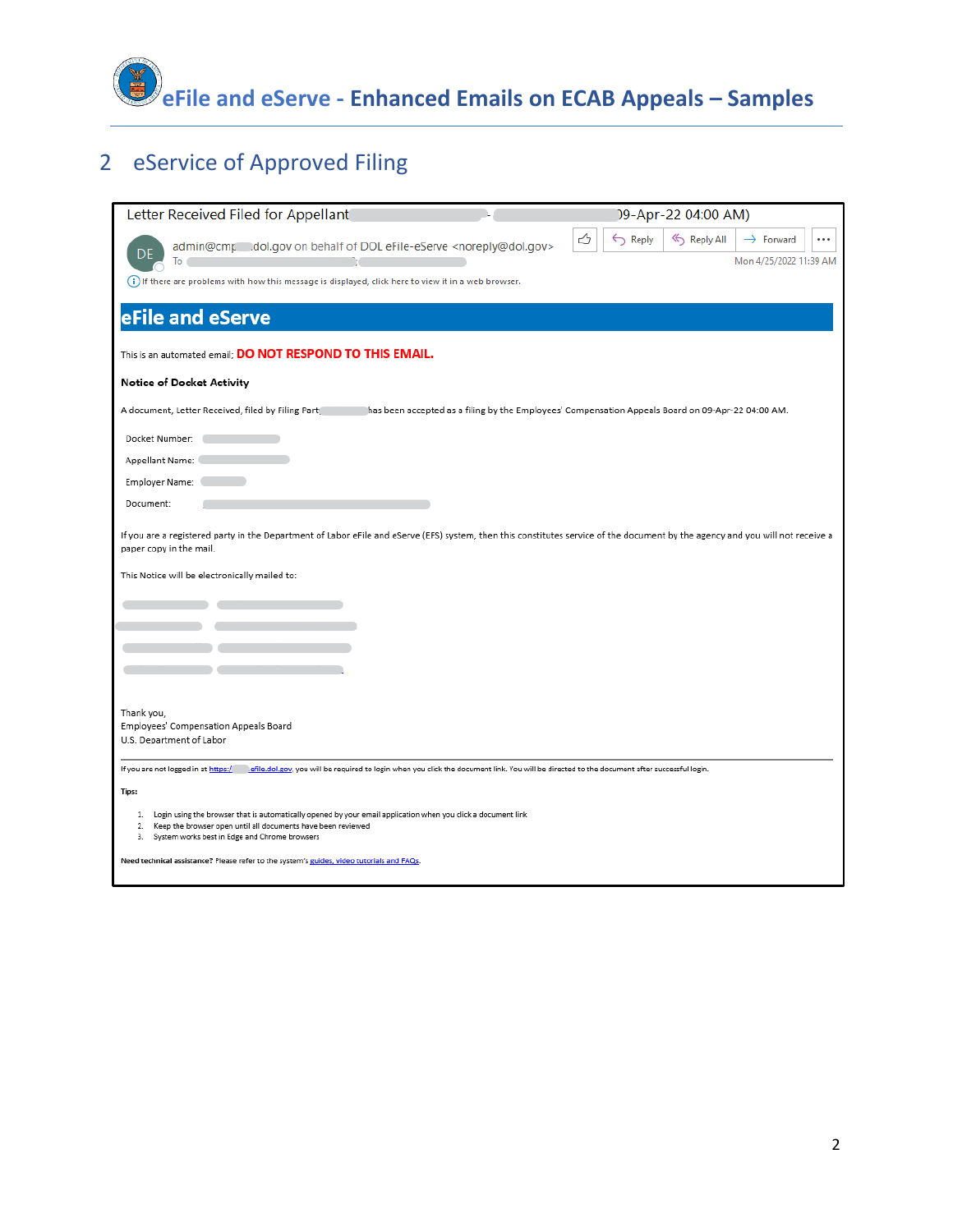**eFile and eServe - Enhanced Emails on ECAB Appeals – Samples**

# 3 Submit a New Filing in ECAB Appeal

## 3.1 Notifying eFiler of receipt of filing

| Motion for Extension of Time to File Other Briefs Received and Pending Review in Appellant                                                                                                                                                    |
|-----------------------------------------------------------------------------------------------------------------------------------------------------------------------------------------------------------------------------------------------|
| ᠿ<br>$\leftarrow$ Reply<br>≪) Reply All<br>$\rightarrow$ Forward<br>admin@cmpdol.gov on behalf of DOL eFile-eServe <noreply@dol.gov><br/>Fri 4/8/2022 6:36 AM<br/>To</noreply@dol.gov>                                                        |
| (i) If there are problems with how this message is displayed, click here to view it in a web browser.                                                                                                                                         |
| eFile and eServe                                                                                                                                                                                                                              |
| This is an automated email; DO NOT RESPOND TO THIS EMAIL.                                                                                                                                                                                     |
| Dear                                                                                                                                                                                                                                          |
| This is to notify you that your Motion for Extension of Time to File Other Briefs to the case below was received on 08-Apr-22 06:17 AM and is pending<br>review by the Employees' Compensation Appeals Board.                                 |
| <b>Appeal Details</b>                                                                                                                                                                                                                         |
| Docket Number:                                                                                                                                                                                                                                |
| Appellant Name:                                                                                                                                                                                                                               |
| Employer Name:                                                                                                                                                                                                                                |
| <b>Filing Details</b>                                                                                                                                                                                                                         |
| Motion for Extension of Time to File Other Briefs<br>Filing:                                                                                                                                                                                  |
| Filed Date:                                                                                                                                                                                                                                   |
| eFile Number:                                                                                                                                                                                                                                 |
| Received and Pending Review<br>Status:                                                                                                                                                                                                        |
| Documents:                                                                                                                                                                                                                                    |
|                                                                                                                                                                                                                                               |
| Thank you,<br>Employees' Compensation Appeals Board<br>U.S. Department of Labor                                                                                                                                                               |
| If you are not logged in at https:/<br>efile.dol.gov, you will be required to login when you click the document link. You will be directed to the document after successful login.                                                            |
| Tips:                                                                                                                                                                                                                                         |
| 1. Login using the browser that is automatically opened by your email application when you click a document link<br>Keep the browser open until all documents have been reviewed<br>2.<br>System works best in Edge and Chrome browsers<br>3. |
| Need technical assistance? Please refer to the system's guides, video tutorials and FAQs.                                                                                                                                                     |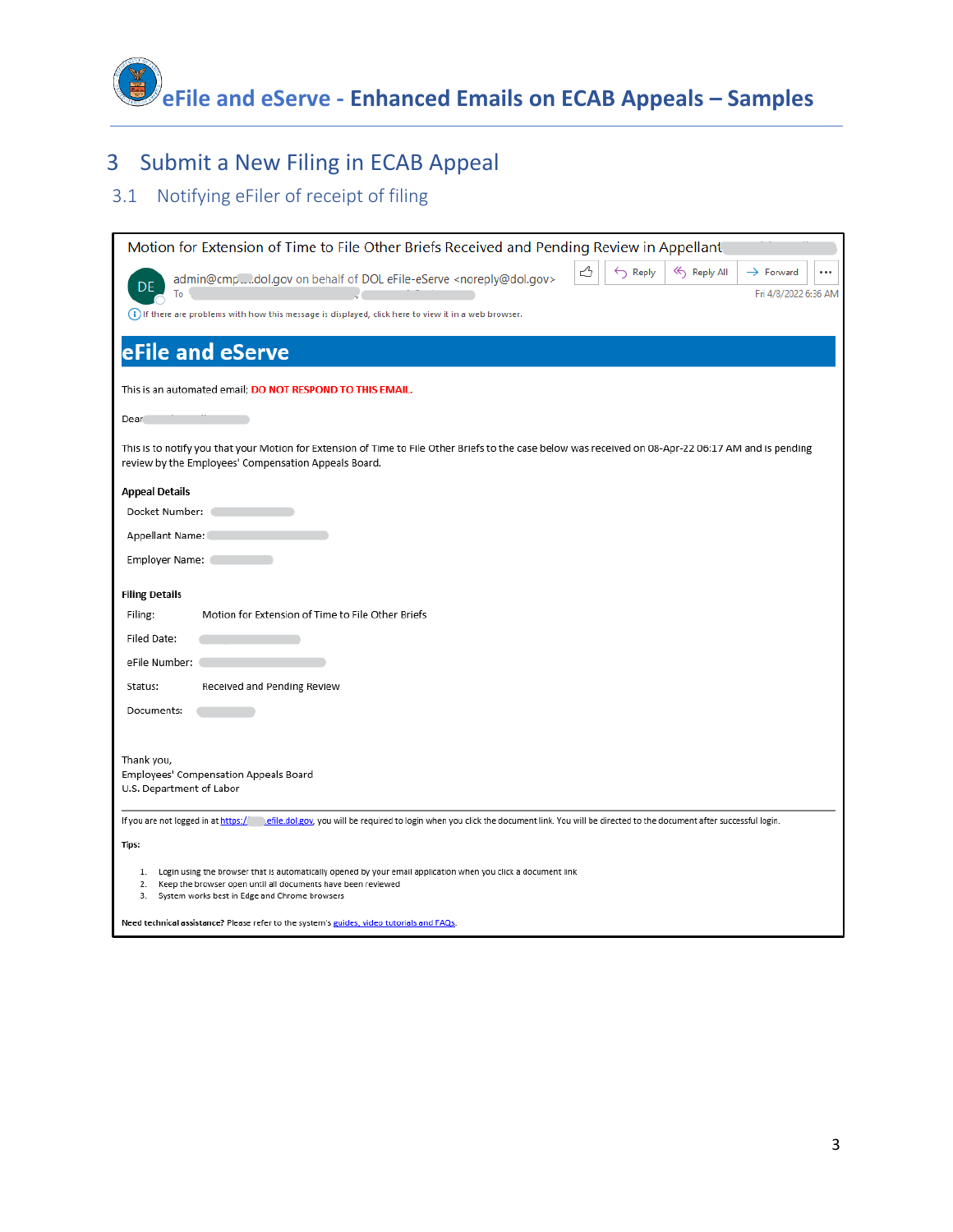

## 3.2 Notifying eFiler of filing approval by agency

| <admin@cmp dol.gov=""> on behalf of DOL eFile-eServe <noreply@dol.gov><br/>From:</noreply@dol.gov></admin@cmp>                                                                      |
|-------------------------------------------------------------------------------------------------------------------------------------------------------------------------------------|
| Sent on: Monday, April 25, 2022 5:37:30 PM                                                                                                                                          |
| To:                                                                                                                                                                                 |
| Subject: Motion for Extension of Time to File Other Briefs Accepted as a Filing in Appellant [<br>J-Apr-22 01:37 PM)                                                                |
|                                                                                                                                                                                     |
|                                                                                                                                                                                     |
|                                                                                                                                                                                     |
| eFile and eServe                                                                                                                                                                    |
| This is an automated email; DO NOT RESPOND TO THIS EMAIL.                                                                                                                           |
| Dear"                                                                                                                                                                               |
| This is to notify you that your Motion for Extension of Time to File Other Briefs to the case below has been accepted as a filing.                                                  |
| Appeal Details                                                                                                                                                                      |
| Docket Number:                                                                                                                                                                      |
| Appellant Name: (                                                                                                                                                                   |
| Employer Name:                                                                                                                                                                      |
| <b>Filing Details</b>                                                                                                                                                               |
| Motion for Extension of Time to File Other Briefs<br>Filing:                                                                                                                        |
| Filed Date:<br>08-Apr-22 06:17 AM                                                                                                                                                   |
| eFile Number: (                                                                                                                                                                     |
| Accepted as a Filing<br>Status:                                                                                                                                                     |
| Accepted Date: 25-Apr-22 01:37 PM                                                                                                                                                   |
| Documents:                                                                                                                                                                          |
|                                                                                                                                                                                     |
| Thank you,                                                                                                                                                                          |
| Employees' Compensation Appeals Board<br>U.S. Department of Labor                                                                                                                   |
|                                                                                                                                                                                     |
| If you are not logged in at https: sfile dol.gov, you will be required to login when you click the document link. You will be directed to the document after successful login.      |
| Tips:                                                                                                                                                                               |
| 1. Login using the browser that is automatically opened by your email application when you click a document link<br>2. Keep the browser open until all documents have been reviewed |
| 3. System works best in Edge and Chrome browsers<br>Need technical assistance? Please refer to the system's guides, video tutorials and FAQs.                                       |
|                                                                                                                                                                                     |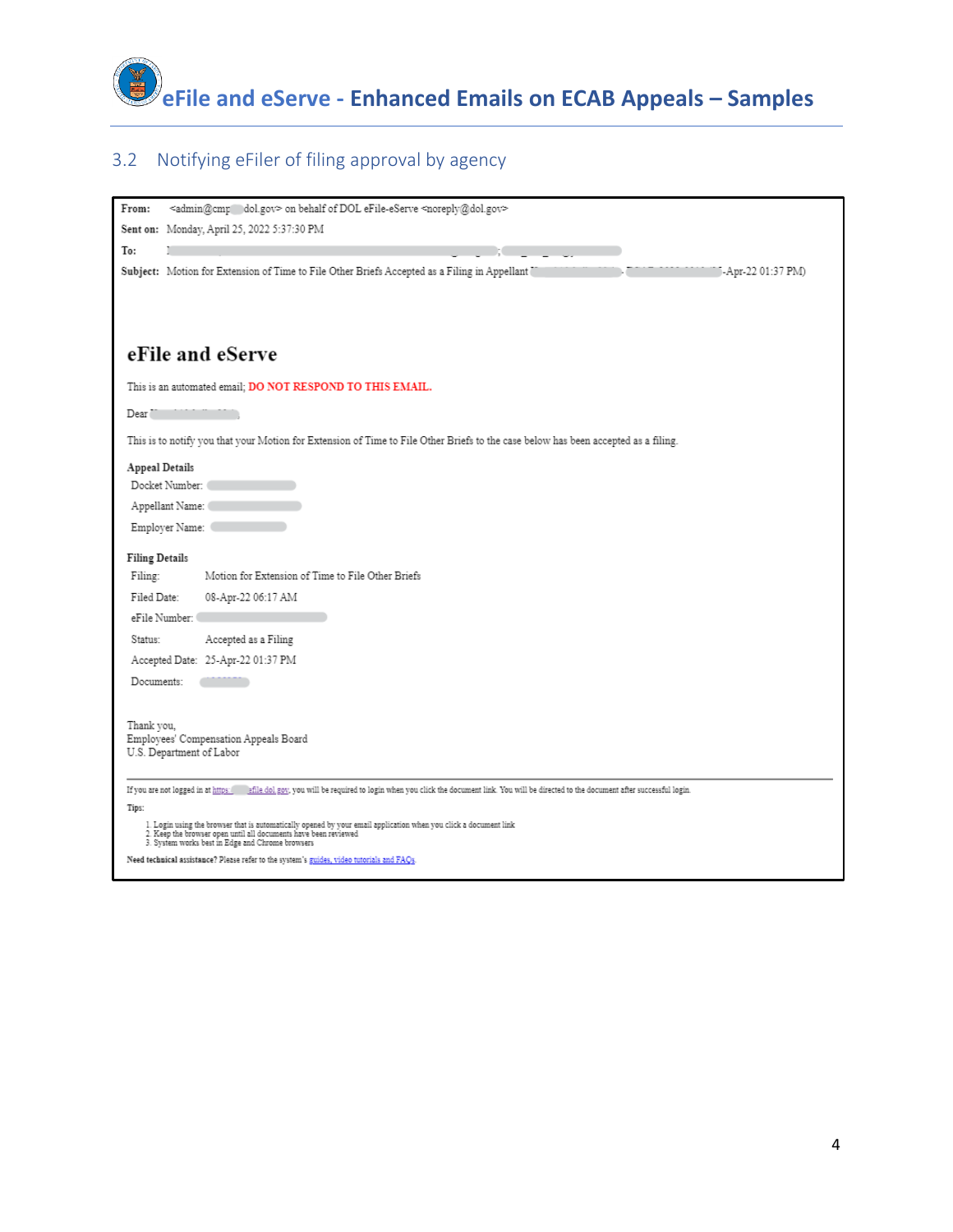# **eFile and eServe - Enhanced Emails on ECAB Appeals – Samples**

## 3.3 Notifying eFiler of filing rejection by agency

|                                                                                 | Motion for Extension of Time to File Other Briefs Not Accepted in                                                                                                                                                              | (08-Apr-2                                      |
|---------------------------------------------------------------------------------|--------------------------------------------------------------------------------------------------------------------------------------------------------------------------------------------------------------------------------|------------------------------------------------|
| To                                                                              | ᠿ<br>$\leftarrow$ Reply<br>≪) Reply All<br>admin@cmp_dol.gov on behalf of DOL eFile-eServe <noreply@dol.gov></noreply@dol.gov>                                                                                                 | $\rightarrow$ Forward<br>Fri 4/8/2022 10:54 AM |
|                                                                                 | (i) If there are problems with how this message is displayed, click here to view it in a web browser.                                                                                                                          |                                                |
| eFile and eServe                                                                |                                                                                                                                                                                                                                |                                                |
|                                                                                 | This is an automated email; DO NOT RESPOND TO THIS EMAIL.                                                                                                                                                                      |                                                |
| Dear                                                                            |                                                                                                                                                                                                                                |                                                |
|                                                                                 | This is to notify you that your Motion for Extension of Time to File Other Briefs to the case below has not been accepted as a filing for the reason below.                                                                    |                                                |
| Reason: rejected email testing                                                  |                                                                                                                                                                                                                                |                                                |
| <b>Appeal Details</b>                                                           |                                                                                                                                                                                                                                |                                                |
| Docket Number:                                                                  |                                                                                                                                                                                                                                |                                                |
| Appellant Name: (                                                               |                                                                                                                                                                                                                                |                                                |
| Employer Name:                                                                  |                                                                                                                                                                                                                                |                                                |
| <b>Filing Details</b>                                                           |                                                                                                                                                                                                                                |                                                |
| Filing:                                                                         | Motion for Extension of Time to File Other Briefs                                                                                                                                                                              |                                                |
| Filed Date:                                                                     |                                                                                                                                                                                                                                |                                                |
| eFile Number:                                                                   |                                                                                                                                                                                                                                |                                                |
| Status:                                                                         | Not Accepted                                                                                                                                                                                                                   |                                                |
| Not Accepted Date:                                                              |                                                                                                                                                                                                                                |                                                |
| Documents:                                                                      |                                                                                                                                                                                                                                |                                                |
|                                                                                 |                                                                                                                                                                                                                                |                                                |
| Thank you,<br>Employees' Compensation Appeals Board<br>U.S. Department of Labor |                                                                                                                                                                                                                                |                                                |
| If you are not logged in at https://                                            | sfile.dol.gov, you will be required to login when you click the document link. You will be directed to the document after successful login.                                                                                    |                                                |
| Tips:                                                                           |                                                                                                                                                                                                                                |                                                |
| 1.<br>2.<br>3.                                                                  | Login using the browser that is automatically opened by your email application when you click a document link<br>Keep the browser open until all documents have been reviewed<br>System works best in Edge and Chrome browsers |                                                |
|                                                                                 | Need technical assistance? Please refer to the system's guides, video tutorials and FAQs.                                                                                                                                      |                                                |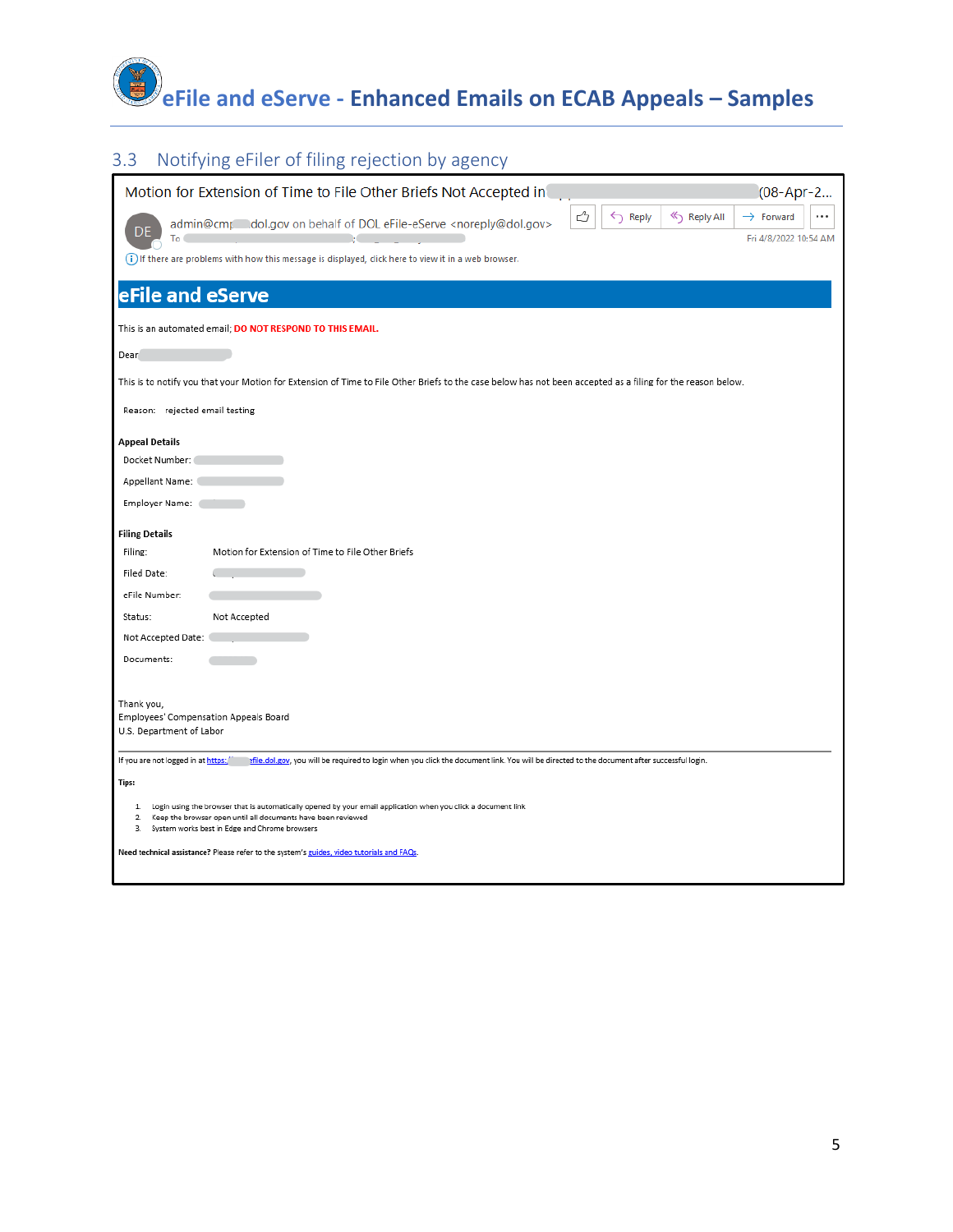

#### 3.4 Notifying eFiler of filing returned by agency

| Motion for Extension of Time to File Other Briefs Returned for Corrections in Fig.                                                                                                                                                               |
|--------------------------------------------------------------------------------------------------------------------------------------------------------------------------------------------------------------------------------------------------|
| ᠿ<br>$\leftarrow$ Reply<br>Reply All<br>$\rightarrow$ Forward<br>admin@cmp dol.gov on behalf of DOL eFile-eServe <noreply@dol.gov><br/>Fri 4/8/2022 10:53 AM<br/>To</noreply@dol.gov>                                                            |
| (i) If there are problems with how this message is displayed, click here to view it in a web browser.                                                                                                                                            |
| eFile and eServe                                                                                                                                                                                                                                 |
| This is an automated email; DO NOT RESPOND TO THIS EMAIL.                                                                                                                                                                                        |
| <b>Dear</b>                                                                                                                                                                                                                                      |
| This is to notify you that your Motion for Extension of Time to File Other Briefs to the case below has been returned for corrections.                                                                                                           |
| Correction(s) Required: returned email testing                                                                                                                                                                                                   |
| You can make the necessary changes by clicking the Edit link for this filing on the appeal dashboard and resubmit the filing to be reviewed again. Do not email a copy to the<br>Employees' Compensation Appeals Board.                          |
| <b>Appeal Details</b>                                                                                                                                                                                                                            |
| Docket Number:                                                                                                                                                                                                                                   |
| Appellant Name:                                                                                                                                                                                                                                  |
| Employer Name:                                                                                                                                                                                                                                   |
| <b>Filing Details</b>                                                                                                                                                                                                                            |
| Motion for Extension of Time to File Other Briefs<br>Filing:                                                                                                                                                                                     |
| Filed Date:                                                                                                                                                                                                                                      |
| eFile Number:                                                                                                                                                                                                                                    |
| <b>Returned for Corrections</b><br>Status:                                                                                                                                                                                                       |
| Returned Date:                                                                                                                                                                                                                                   |
| Documents:                                                                                                                                                                                                                                       |
|                                                                                                                                                                                                                                                  |
| Thank you,<br>Employees' Compensation Appeals Board                                                                                                                                                                                              |
| U.S. Department of Labor                                                                                                                                                                                                                         |
| If you are not logged in at https:<br>efile.dol.gov, you will be required to login when you click the document link. You will be directed to the document after successful login.                                                                |
| Tips:                                                                                                                                                                                                                                            |
|                                                                                                                                                                                                                                                  |
| Login using the browser that is automatically opened by your email application when you click a document link<br>1.<br>Keep the browser open until all documents have been reviewed<br>2.<br>System works best in Edge and Chrome browsers<br>з. |

Need technical assistance? Please refer to the system's guides, video tutorials and FAQs.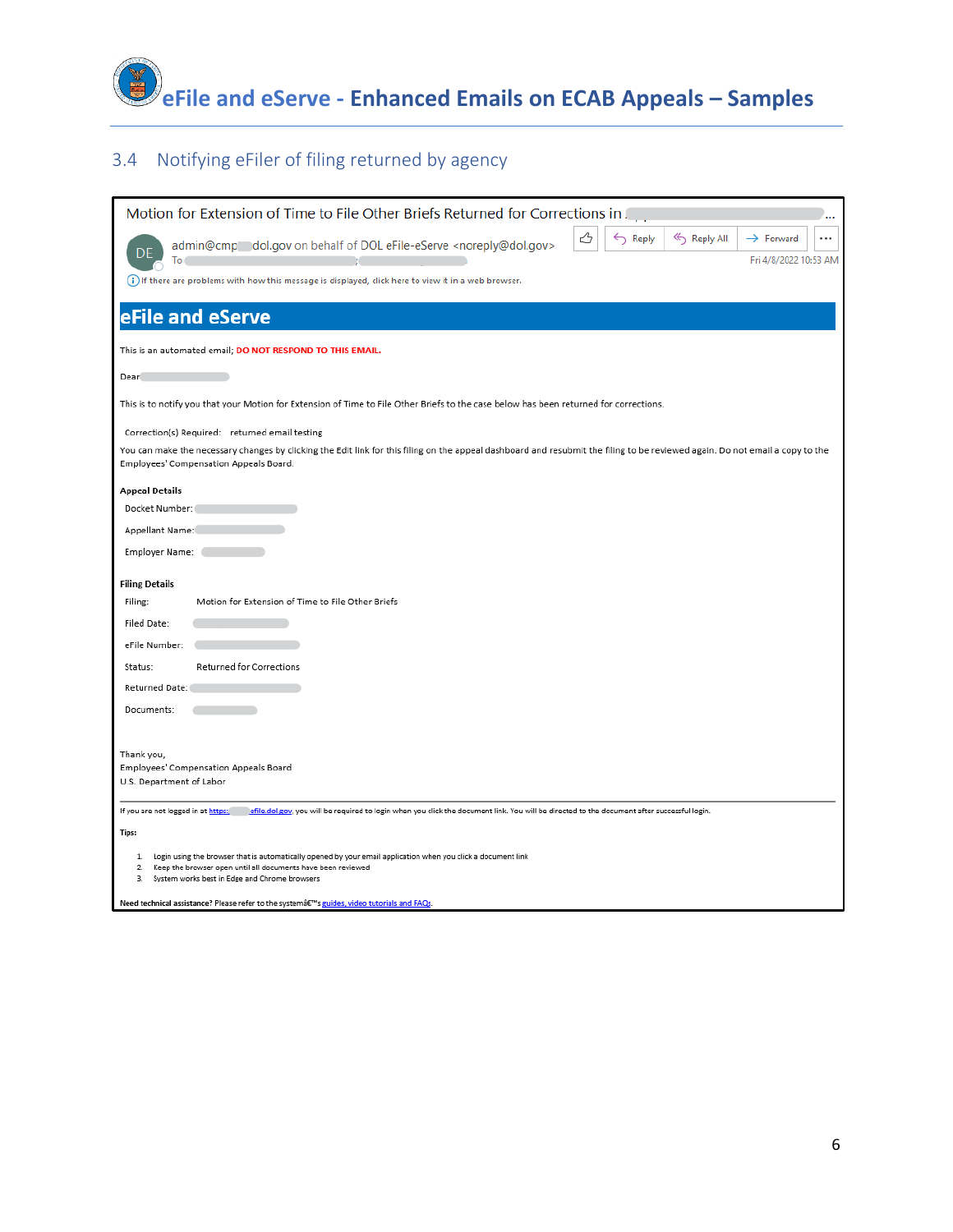

## 4 Submit Access Request to an ECAB Appeal

#### 4.1 Notifying eFiler of receipt of access request

| From: admin@cmr dol.gov <admin@cmr dol.gov=""> on behalf of DOL eFile-eServe <noreply@dol.gov><br/>Sent: Friday, April 8, 2022 1:29 PM<br/>To:</noreply@dol.gov></admin@cmr>                                                                  |  |
|-----------------------------------------------------------------------------------------------------------------------------------------------------------------------------------------------------------------------------------------------|--|
| Subject: Access Request Received and Pending Review in<br>(08-Apr-22 01:09<br>PM)                                                                                                                                                             |  |
| eFile and eServe                                                                                                                                                                                                                              |  |
| This is an automated email; DO NOT RESPOND TO THIS EMAIL.                                                                                                                                                                                     |  |
| Dear                                                                                                                                                                                                                                          |  |
| This is to notify you that your request to access the case below was received on 08-Apr-22 01:09 PM and is pending review by the Employees' Compensation Appeals Board.                                                                       |  |
| <b>Appeal Details</b><br>Docket Number:<br>Appellant Name:                                                                                                                                                                                    |  |
| Employer Name:                                                                                                                                                                                                                                |  |
| OWCP Case Number:                                                                                                                                                                                                                             |  |
| Lower Court Decision Date:                                                                                                                                                                                                                    |  |
| <b>Filing Details</b>                                                                                                                                                                                                                         |  |
| Filing:<br>Access Request                                                                                                                                                                                                                     |  |
| Filed Date:                                                                                                                                                                                                                                   |  |
| eFile Number:                                                                                                                                                                                                                                 |  |
| Status:<br>Received and Pending Review                                                                                                                                                                                                        |  |
| Thank you,<br>Employees' Compensation Appeals Board<br>U.S. Department of Labor                                                                                                                                                               |  |
| If you are not logged in at https:// afile.dol.gov, you will be required to login when you click the document link. You will be directed to the document after successful login.                                                              |  |
| Tips:                                                                                                                                                                                                                                         |  |
| 1. Login using the browser that is automatically opened by your email application when you click a document link<br>Keep the browser open until all documents have been reviewed<br>2.<br>System works best in Edge and Chrome browsers<br>3. |  |
| Need technical assistance? Please refer to the system's guides, video tutorials and FAQs.                                                                                                                                                     |  |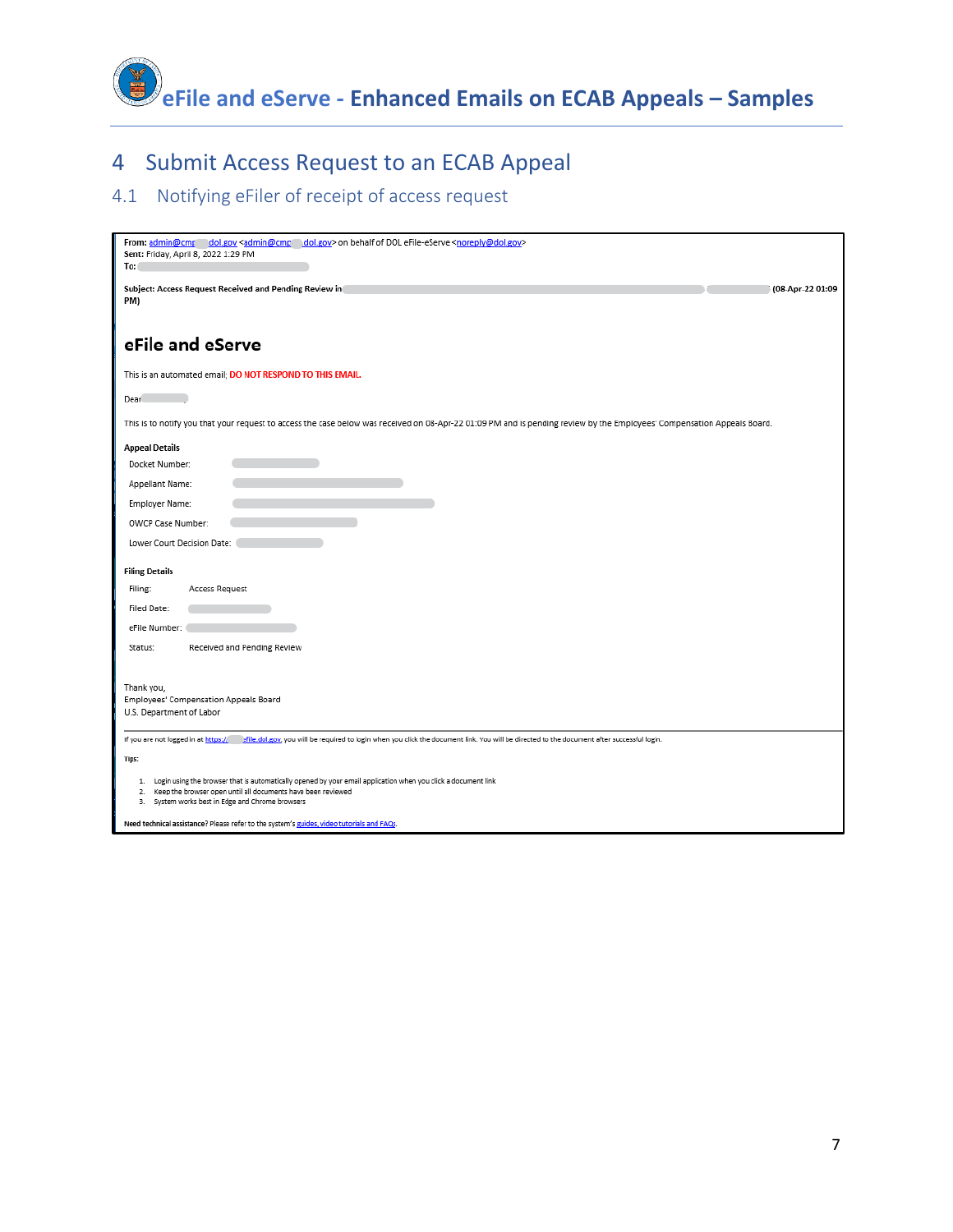

#### 4.2 Notifying eFiler of access request approval by agency

| From: admin@cmp dol.gov <admin@cmp<br>dol.gov&gt; on behalf of DOL eFile-eServe <noreply@dol.gov><br/>Sent: Saturday, April 9, 2022 5:44 AM<br/>To</noreply@dol.gov></admin@cmp<br>                                                     |
|-----------------------------------------------------------------------------------------------------------------------------------------------------------------------------------------------------------------------------------------|
| Subject: Access Request Accepted as a Filing in Appellan<br>(09-Apr-22 05:28 AM)                                                                                                                                                        |
| eFile and eServe                                                                                                                                                                                                                        |
| This is an automated email; DO NOT RESPOND TO THIS EMAIL.                                                                                                                                                                               |
| Dear                                                                                                                                                                                                                                    |
| This is to notify you that your request to access the case below has been accepted by the Employees' Compensation Appeals Board on 09-Apr-22 05:28 AM.                                                                                  |
| <b>Appeal Details</b>                                                                                                                                                                                                                   |
| Docket Number:                                                                                                                                                                                                                          |
| Appellant Name:                                                                                                                                                                                                                         |
| Employer Name:                                                                                                                                                                                                                          |
| OWCP Case Number:                                                                                                                                                                                                                       |
| Lower Court Decision Date:                                                                                                                                                                                                              |
| <b>Filing Details</b>                                                                                                                                                                                                                   |
| Filing:<br>Access Request                                                                                                                                                                                                               |
| <b>Filed Date:</b>                                                                                                                                                                                                                      |
| eFile Number:                                                                                                                                                                                                                           |
| Accepted as a Filing<br>Status:                                                                                                                                                                                                         |
| Accepted Date:                                                                                                                                                                                                                          |
|                                                                                                                                                                                                                                         |
| Thank you,                                                                                                                                                                                                                              |
| Employees' Compensation Appeals Board                                                                                                                                                                                                   |
| U.S. Department of Labor                                                                                                                                                                                                                |
| If you are not logged in at https:/<br>efile.dol.gov, you will be required to login when you click the document link. You will be directed to the document after successful login.                                                      |
| Tips:                                                                                                                                                                                                                                   |
| 1. Login using the browser that is automatically opened by your email application when you click a document link<br>2. Keep the browser open until all documents have been reviewed<br>3. System works best in Edge and Chrome browsers |
| Need technical assistance? Please refer to the system's guides, video tutorials and FAQs.                                                                                                                                               |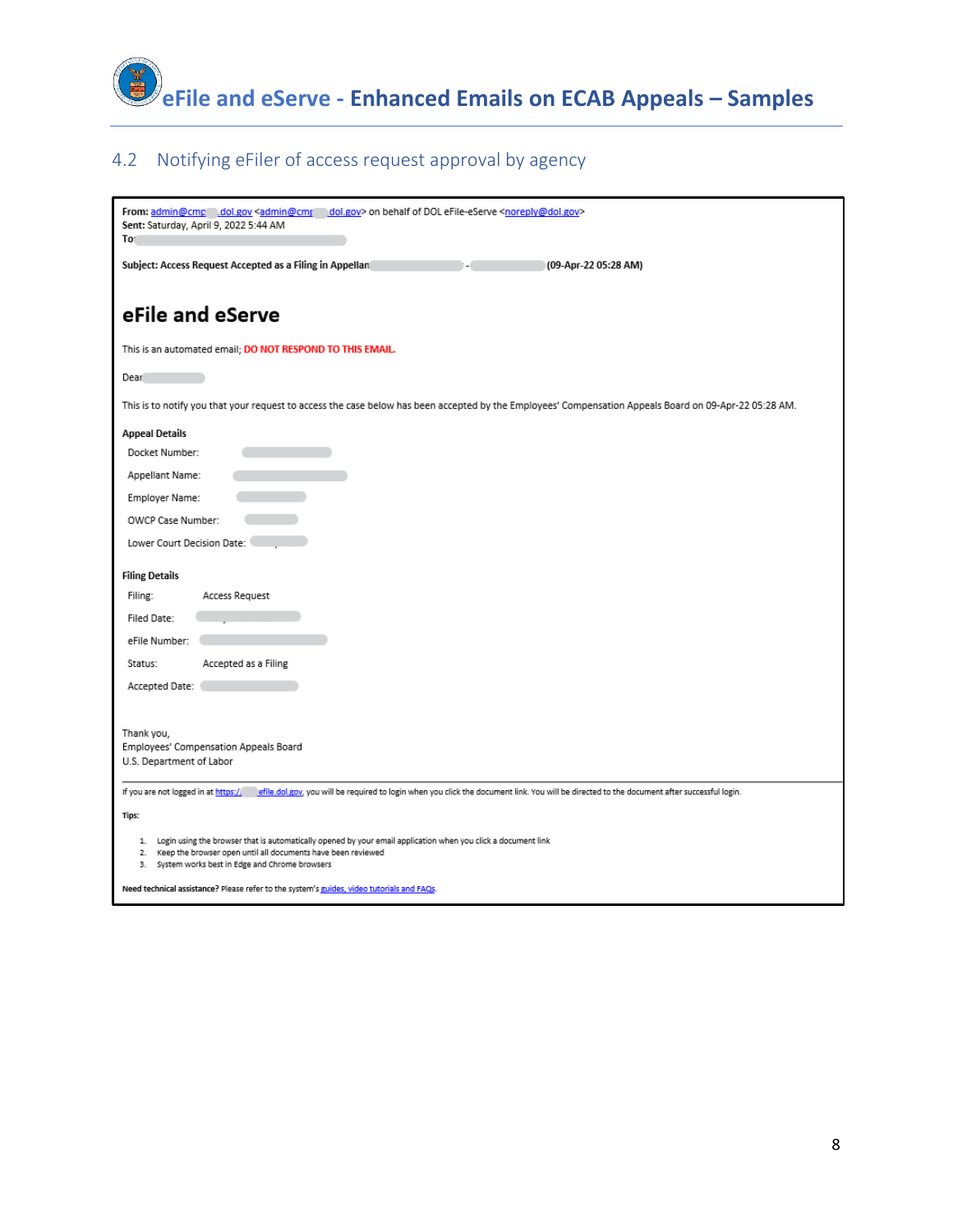

#### 4.3 Notifying eFiler of access request rejection by agency

| From: admin@cmp dol.gov <admin@cmp dol.gov=""> on behalf of DOL eFile-eServe <noreply@dol.gov><br/>Sent: Friday, April 8, 2022 1:03 PM<br/>To:</noreply@dol.gov></admin@cmp>                                                            |
|-----------------------------------------------------------------------------------------------------------------------------------------------------------------------------------------------------------------------------------------|
| Subject: Access Request Not Accepted in J<br>(08-Apr-22 01:03 PM)                                                                                                                                                                       |
|                                                                                                                                                                                                                                         |
| eFile and eServe                                                                                                                                                                                                                        |
| This is an automated email; DO NOT RESPOND TO THIS EMAIL.                                                                                                                                                                               |
| Dear                                                                                                                                                                                                                                    |
| This is to notify you that your request to access the case below has not been accepted for the reason below.                                                                                                                            |
| Reason: rejected email                                                                                                                                                                                                                  |
| <b>Appeal Details</b>                                                                                                                                                                                                                   |
| Docket Number:                                                                                                                                                                                                                          |
| Appellant Name:                                                                                                                                                                                                                         |
| Employer Name:                                                                                                                                                                                                                          |
| OWCP Case Number:                                                                                                                                                                                                                       |
| Lower Court Decision Date: 20-Sep-16                                                                                                                                                                                                    |
| <b>Filing Details</b>                                                                                                                                                                                                                   |
| Filing:<br>Access Request                                                                                                                                                                                                               |
| Filed Date:                                                                                                                                                                                                                             |
| eFile Number:                                                                                                                                                                                                                           |
| Not Accepted<br>Status:                                                                                                                                                                                                                 |
| Not Accepted Date:                                                                                                                                                                                                                      |
|                                                                                                                                                                                                                                         |
| Thank you,<br>Employees' Compensation Appeals Board<br>U.S. Department of Labor                                                                                                                                                         |
| If you are not logged in at https:/<br>effle.dol.gov, you will be required to login when you click the document link. You will be directed to the document after successful login.                                                      |
| Tips:                                                                                                                                                                                                                                   |
| 1. Login using the browser that is automatically opened by your email application when you click a document link<br>2. Keep the browser open until all documents have been reviewed<br>3. System works best in Edge and Chrome browsers |
| Need technical assistance? Please refer to the system's guides, video tutorials and FAQs.                                                                                                                                               |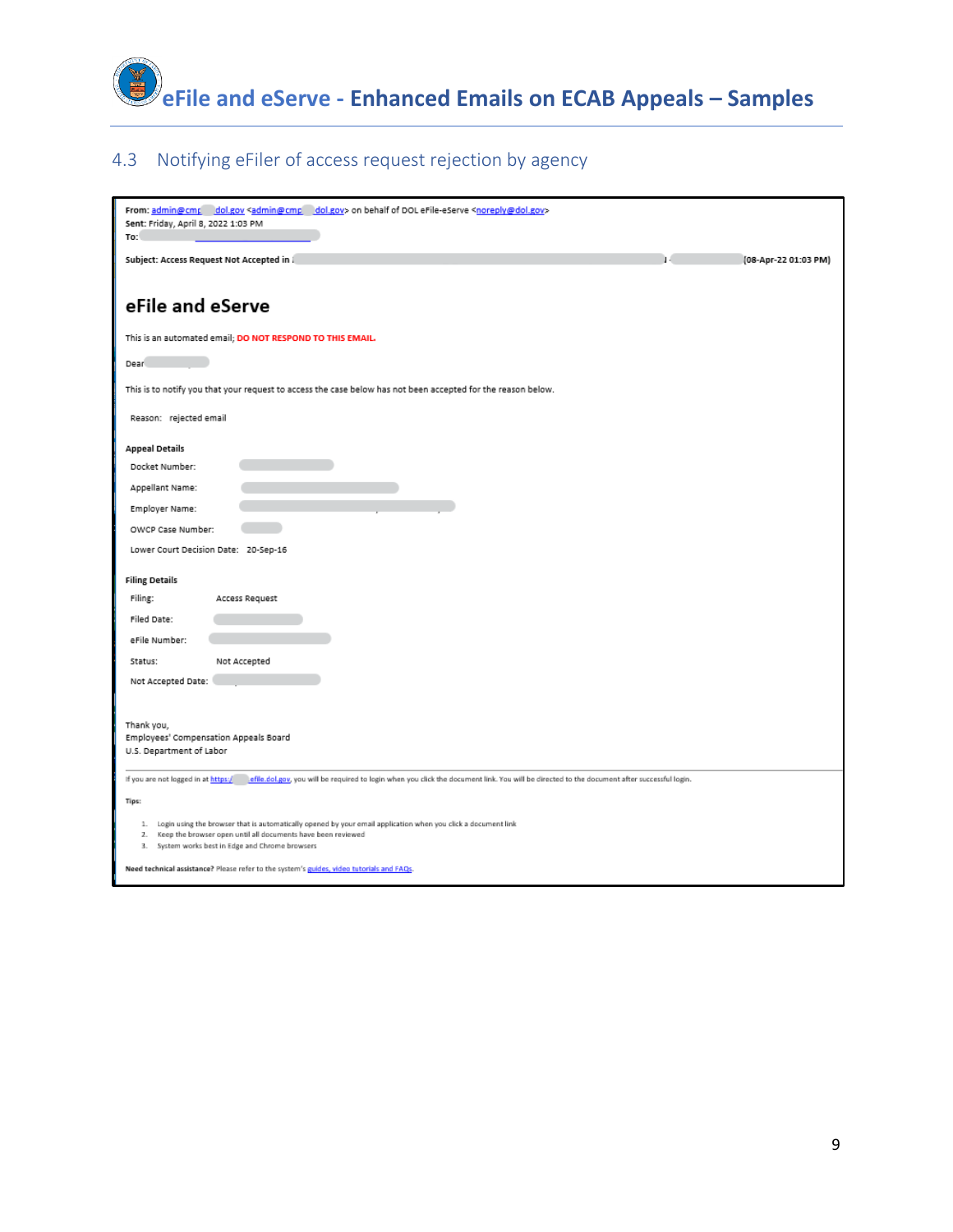

## 4.4 Notifying eFiler of access request returned for corrections by agency

| From: admin@cm, dol.gov <admin@cm, dol.gov=""> on behalf of DOL eFile-eServe <noreply@dol.gov><br/>Sent: Saturday, April 9, 2022 4:08 AM</noreply@dol.gov></admin@cm,>                                               |
|----------------------------------------------------------------------------------------------------------------------------------------------------------------------------------------------------------------------|
| To:                                                                                                                                                                                                                  |
| Subject: Access Request Returned for Corrections in<br>(09-Apr-22 04:08 AM)                                                                                                                                          |
|                                                                                                                                                                                                                      |
| eFile and eServe                                                                                                                                                                                                     |
| This is an automated email; DO NOT RESPOND TO THIS EMAIL.                                                                                                                                                            |
| Dear                                                                                                                                                                                                                 |
| This is to notify you that your request to access the case below has been returned for corrections.                                                                                                                  |
| Correction(s) Required: returned for correction                                                                                                                                                                      |
| You can make the necessary changes by clicking the Edit link for this filing on the appeal dashboard and resubmit the filing to be reviewed again. Do not email a copy to the Employees' Compensation Appeals Board. |
| <b>Appeal Details</b>                                                                                                                                                                                                |
| Docket Number:                                                                                                                                                                                                       |
| Appellant Name:                                                                                                                                                                                                      |
| Employer Name:                                                                                                                                                                                                       |
| OWCP Case Number:                                                                                                                                                                                                    |
| Lower Court Decision Date: 20-Sep-16                                                                                                                                                                                 |
| <b>Filing Details</b>                                                                                                                                                                                                |
| Filing:<br>Access Request                                                                                                                                                                                            |
| Filed Date:<br>08-Apr-22 01:09 PM                                                                                                                                                                                    |
| eFile Number:                                                                                                                                                                                                        |
| Returned for Corrections<br>Status:                                                                                                                                                                                  |
| Returned Date:                                                                                                                                                                                                       |
|                                                                                                                                                                                                                      |
| Thank you,                                                                                                                                                                                                           |
| Employees' Compensation Appeals Board<br>U.S. Department of Labor                                                                                                                                                    |
| .effle.dol.gov, you will be required to login when you click the document link. You will be directed to the document after successful login.<br>If you are not logged in at https:/                                  |
| Tips:                                                                                                                                                                                                                |
|                                                                                                                                                                                                                      |
| 1. Login using the browser that is automatically opened by your email application when you click a document link<br>2. Keep the browser open until all documents have been reviewed                                  |
| 3. System works best in Edge and Chrome browsers                                                                                                                                                                     |
| Need technical assistance? Please refer to the system's guides, video tutorials and FAQs.                                                                                                                            |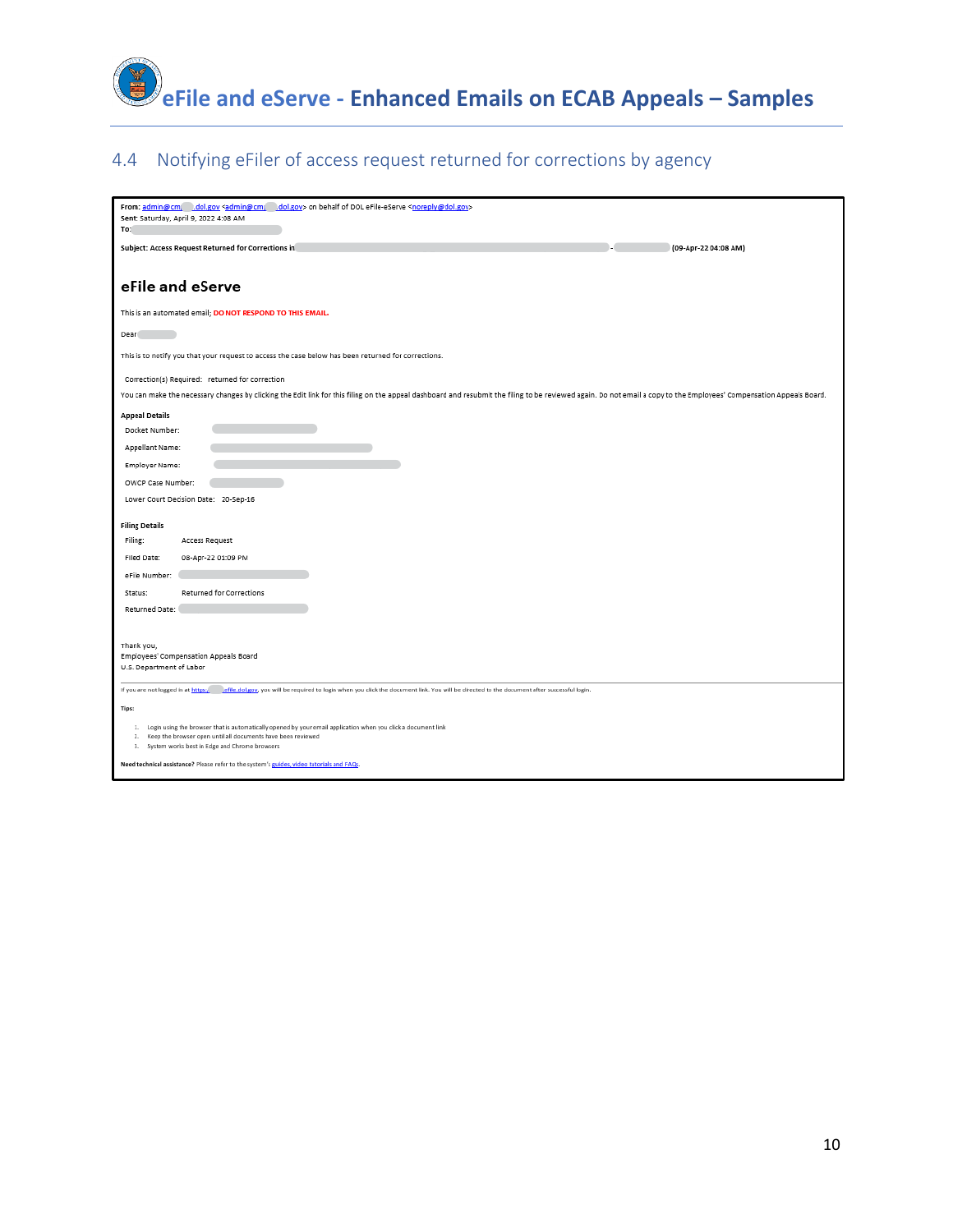**eFile and eServe - Enhanced Emails on ECAB Appeals – Samples**

# 5 File a New Appeal with ECAB

## 5.1 Notifying eFiler of receipt of new appeal

| New Appeal Received and Pending Review for                                                                                                                                                             | in OWCP Case<br>[08-Apr-22 05:                                                            |
|--------------------------------------------------------------------------------------------------------------------------------------------------------------------------------------------------------|-------------------------------------------------------------------------------------------|
| admin@cmp .dol.gov on behalf of DOL eFile-eServe <noreply@dol.gov><br/>To</noreply@dol.gov>                                                                                                            | ᠿ<br>$\leftarrow$ Reply<br>Reply All<br>$\rightarrow$ Forward<br><br>Fri 4/8/2022 5:34 AM |
| (i) If there are problems with how this message is displayed, click here to view it in a web browser.                                                                                                  |                                                                                           |
| eFile and eServe                                                                                                                                                                                       |                                                                                           |
| This is an automated email; DO NOT RESPOND TO THIS EMAIL.                                                                                                                                              |                                                                                           |
| Dear                                                                                                                                                                                                   |                                                                                           |
| This is to notify you that your new appeal filing, requesting docketing of the matter below, was received on 08-Apr-22 05:32 AM and is pending review by<br>the Employees' Compensation Appeals Board. |                                                                                           |
| <b>Appealed Case Details</b>                                                                                                                                                                           |                                                                                           |
| Appellant Name:                                                                                                                                                                                        |                                                                                           |
| OWCP Number:                                                                                                                                                                                           |                                                                                           |
| OWCP Decision Date: 01-Apr-22                                                                                                                                                                          |                                                                                           |
| <b>Parties on Appeal</b>                                                                                                                                                                               |                                                                                           |
| <b>Email Address</b><br><b>Registered in EFS</b><br>Name                                                                                                                                               |                                                                                           |
| Yes                                                                                                                                                                                                    |                                                                                           |
| <b>Filing Details</b>                                                                                                                                                                                  |                                                                                           |
| Filing:<br>New Appeal                                                                                                                                                                                  |                                                                                           |
| Filed Date:                                                                                                                                                                                            |                                                                                           |
| eFile Number:                                                                                                                                                                                          |                                                                                           |
| Received and Pending Review<br>Status:                                                                                                                                                                 |                                                                                           |
| Thank you,<br>Employees' Compensation Appeals Board<br>U.S. Department of Labor                                                                                                                        |                                                                                           |
| Need technical assistance? Please refer to the system's guides, video tutorials and FAQs.                                                                                                              |                                                                                           |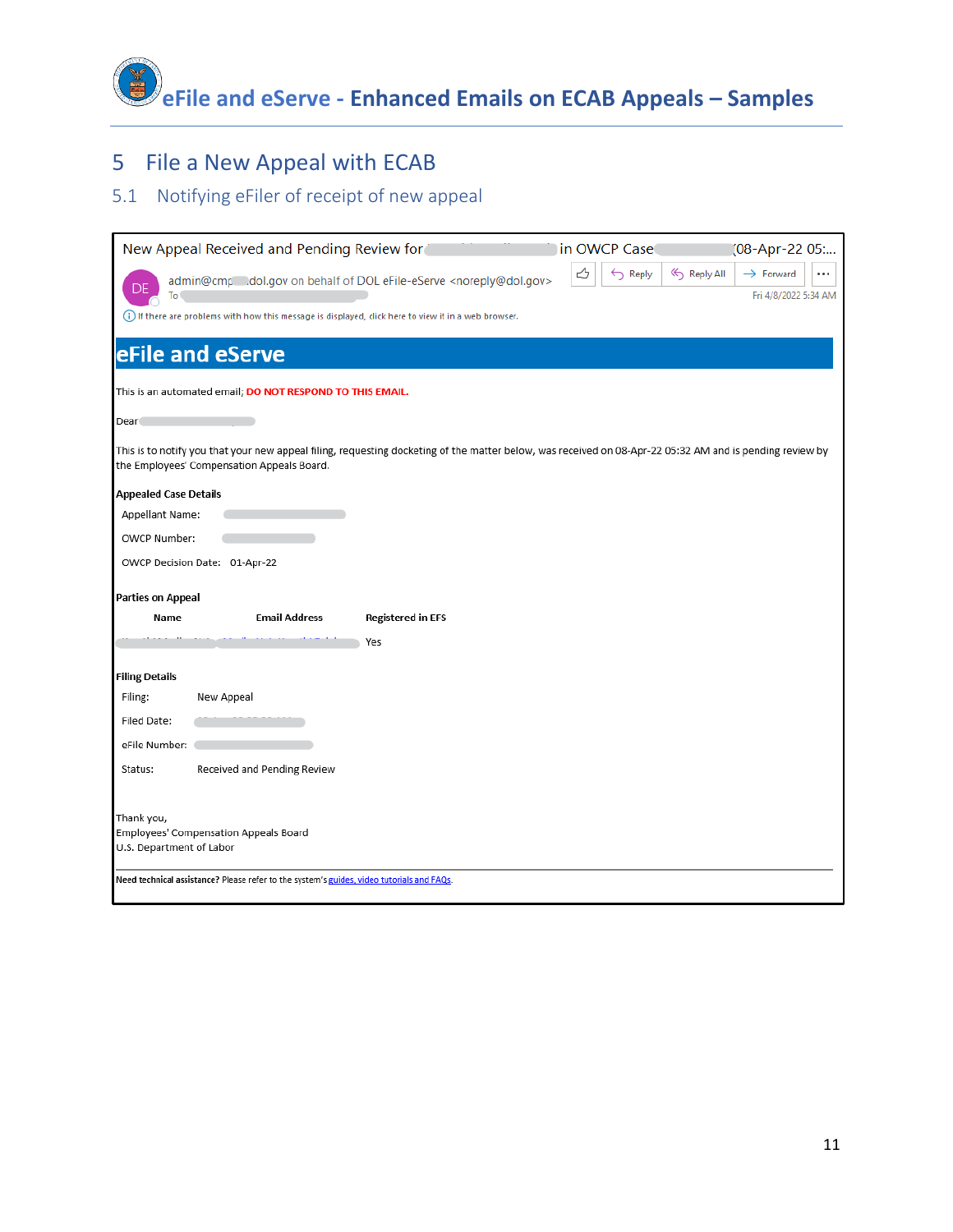

#### 5.2 Notifying eFiler about new appeal approval by agency

| From: admin@cm, i.dol.gov <admin@cm; i.dol.gov=""> on behalf of DOL eFile-eServe <noreply@dol.gov><br/>Sent: Friday, April 22, 2022 3:41 PM<br/>To:</noreply@dol.gov></admin@cm;>                                                 |
|-----------------------------------------------------------------------------------------------------------------------------------------------------------------------------------------------------------------------------------|
| Subject: New Appeal Accepted as a Filing for<br>in OWCP Case<br>22-Apr-22 03:41 PM)                                                                                                                                               |
| eFile and eServe                                                                                                                                                                                                                  |
| This is an automated email; DO NOT RESPOND TO THIS EMAIL.                                                                                                                                                                         |
| Dear .<br>- 11                                                                                                                                                                                                                    |
| This is to notify you that your new appeal filing in the matter below has been accepted as a filing pending further review by the Employees'<br>Compensation Appeals Board. Please find assigned the Board's docket number below. |
| The Board will issue an official acknowledgement letter upon completion of its review to the parties whose email addresses are available in the system.                                                                           |
| Appeal Details                                                                                                                                                                                                                    |
| Docket Number:                                                                                                                                                                                                                    |
| Claimant Name:                                                                                                                                                                                                                    |
| Employer Name:                                                                                                                                                                                                                    |
| OWCP Number:                                                                                                                                                                                                                      |
| OWCP Decision Date: 01-Apr-22                                                                                                                                                                                                     |
| Parties on Appeal                                                                                                                                                                                                                 |
| Email Address<br>Name<br>Registered in EFS                                                                                                                                                                                        |
| Yes                                                                                                                                                                                                                               |
| <b>Filing Details</b>                                                                                                                                                                                                             |
| Filing:<br>New Appeal                                                                                                                                                                                                             |
| Filed Date:<br>22-Apr-22 03:21 PM                                                                                                                                                                                                 |
| eFile Number:                                                                                                                                                                                                                     |
| Accepted as a Filing<br>Status:                                                                                                                                                                                                   |
| Accepted Date: 22-Apr-22 03:41 PM                                                                                                                                                                                                 |
| Thank you,<br>Employees' Compensation Appeals Board<br>U.S. Department of Labor                                                                                                                                                   |
| Need technical assistance? Please refer to the system's guides, video tutorials and FAQs.                                                                                                                                         |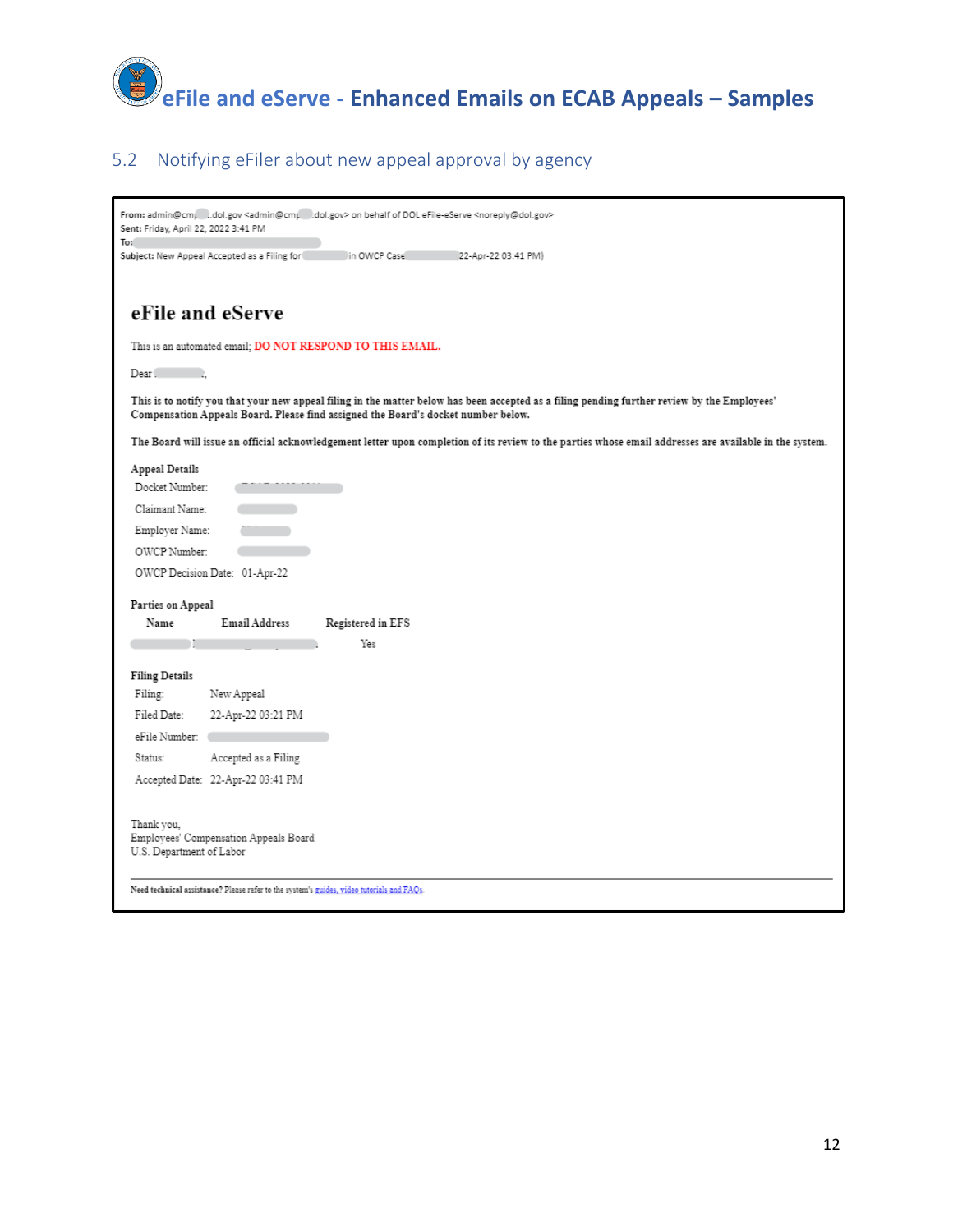

#### 5.3 Notifying eFiler about new appeal rejection by agency

|                                                                                                                                                        | New Appeal Not Accepted for                                                               | in OWCP Case                                                                                          | (08-Apr-22 05:46 AM)                              |  |
|--------------------------------------------------------------------------------------------------------------------------------------------------------|-------------------------------------------------------------------------------------------|-------------------------------------------------------------------------------------------------------|---------------------------------------------------|--|
|                                                                                                                                                        |                                                                                           | admin@cmp dol.gov on behalf of DOL eFile-eServe <noreply@dol.gov></noreply@dol.gov>                   | 端<br>← Reply<br>Reply All<br>$\rightarrow$ Forwar |  |
| To                                                                                                                                                     |                                                                                           | (i) If there are problems with how this message is displayed, click here to view it in a web browser. | Fri 4/8/20                                        |  |
|                                                                                                                                                        |                                                                                           |                                                                                                       |                                                   |  |
| eFile and eServe                                                                                                                                       |                                                                                           |                                                                                                       |                                                   |  |
| This is an automated email; DO NOT RESPOND TO THIS EMAIL.                                                                                              |                                                                                           |                                                                                                       |                                                   |  |
| Dear                                                                                                                                                   |                                                                                           |                                                                                                       |                                                   |  |
| This is to notify you that your new appeal filing, requesting docketing of the matter below, was not accepted as a filing for the reason listed below. |                                                                                           |                                                                                                       |                                                   |  |
| Reason: rejected email testing                                                                                                                         |                                                                                           |                                                                                                       |                                                   |  |
|                                                                                                                                                        |                                                                                           |                                                                                                       |                                                   |  |
| <b>Appealed Case Details</b>                                                                                                                           |                                                                                           |                                                                                                       |                                                   |  |
| Claimant Name:                                                                                                                                         |                                                                                           |                                                                                                       |                                                   |  |
| OWCP Number:                                                                                                                                           |                                                                                           |                                                                                                       |                                                   |  |
| OWCP Decision Date:                                                                                                                                    |                                                                                           |                                                                                                       |                                                   |  |
| <b>Parties on Appeal</b>                                                                                                                               |                                                                                           |                                                                                                       |                                                   |  |
| Name                                                                                                                                                   | <b>Email Address</b>                                                                      | <b>Registered in EFS</b>                                                                              |                                                   |  |
|                                                                                                                                                        |                                                                                           | Yes                                                                                                   |                                                   |  |
|                                                                                                                                                        |                                                                                           | Yes                                                                                                   |                                                   |  |
| <b>Filing Details</b>                                                                                                                                  |                                                                                           |                                                                                                       |                                                   |  |
| Filing:                                                                                                                                                | New Appeal                                                                                |                                                                                                       |                                                   |  |
| Filed Date:                                                                                                                                            | 08-Apr-22 05:34 AM                                                                        |                                                                                                       |                                                   |  |
| eFile Number:                                                                                                                                          |                                                                                           |                                                                                                       |                                                   |  |
| Status:                                                                                                                                                | Not Accepted                                                                              |                                                                                                       |                                                   |  |
|                                                                                                                                                        | Not Accepted Date: 08-Apr-22 05:46 AM                                                     |                                                                                                       |                                                   |  |
| Thank you,<br>Employees' Compensation Appeals Board<br>U.S. Department of Labor                                                                        | Need technical assistance? Please refer to the system's guides, video tutorials and FAQs. |                                                                                                       |                                                   |  |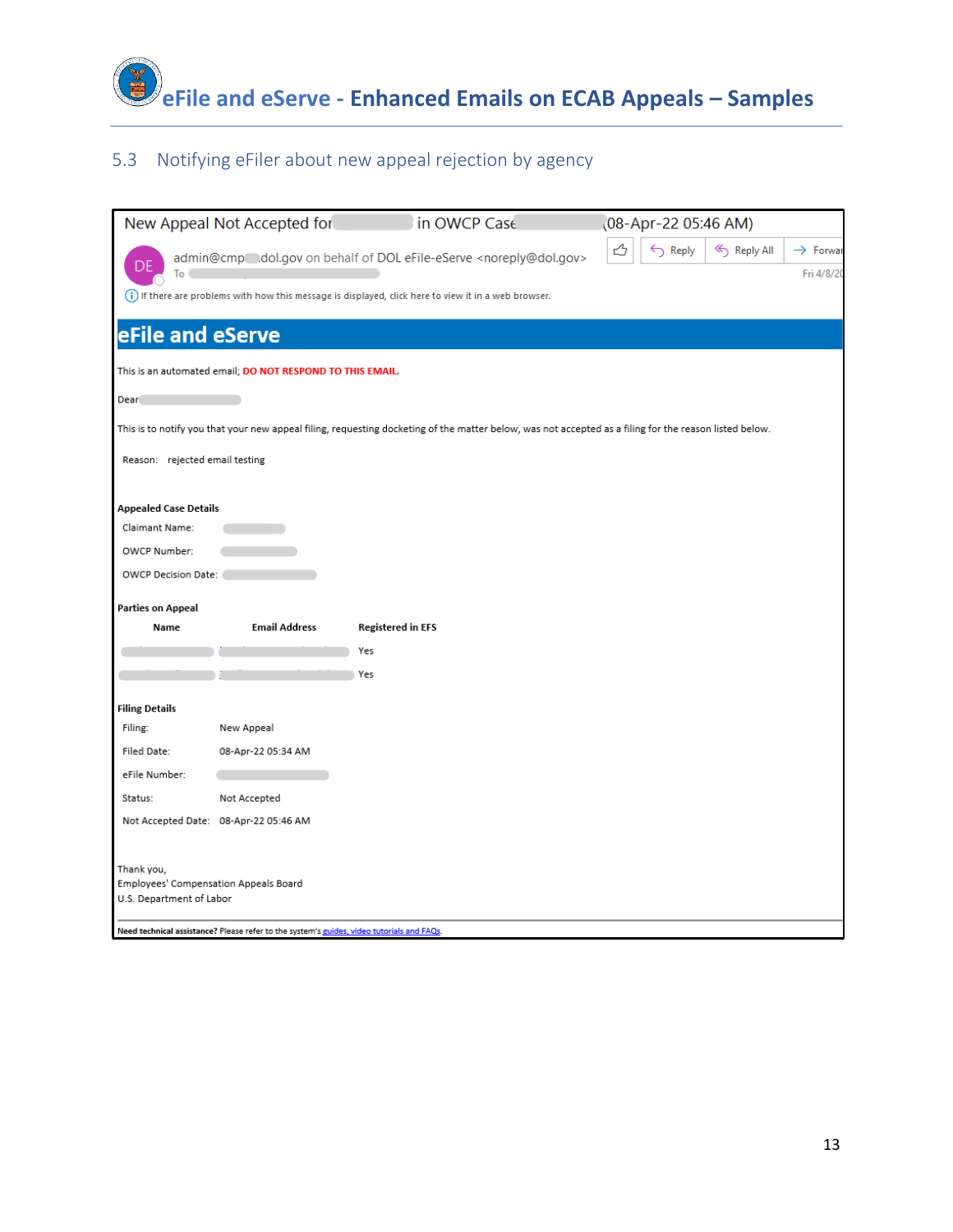

#### 5.4 Notifying eFiler about new appeal returned for corrections by agency

| From: admin@cm; (dol.gov <admin@cm; (dol.gov=""> on behalf of DOL eFile-eServe <noreply@dol.gov><br/>Sent: Friday, April 22, 2022 3:33 PM<br/>To:</noreply@dol.gov></admin@cm;>                           |  |  |  |
|-----------------------------------------------------------------------------------------------------------------------------------------------------------------------------------------------------------|--|--|--|
| Subject: New Appeal Returned for Corrections for http://www.in-OWCP Case<br>2 (22-Apr-22 03:32 PM)                                                                                                        |  |  |  |
|                                                                                                                                                                                                           |  |  |  |
| eFile and eServe                                                                                                                                                                                          |  |  |  |
| This is an automated email; <b>DO NOT RESPOND TO THIS EMAIL.</b>                                                                                                                                          |  |  |  |
| Dear                                                                                                                                                                                                      |  |  |  |
| This is to notify you that your new appeal filing, requesting docketing of the matter below, was returned for corrections for the reason below.                                                           |  |  |  |
| Correction(s) Required: Returned email                                                                                                                                                                    |  |  |  |
| You can make the necessary changes by clicking the Edit link for this new appeal on the dashboard and resubmit to be reviewed again. Do not email a copy to<br>the Employees' Compensation Appeals Board. |  |  |  |
| Appealed Case Details                                                                                                                                                                                     |  |  |  |
| Appellant Name:                                                                                                                                                                                           |  |  |  |
| OWCP Number:                                                                                                                                                                                              |  |  |  |
| OWCP Decision Date: 01-Apr-22                                                                                                                                                                             |  |  |  |
| Parties on Appeal                                                                                                                                                                                         |  |  |  |
| Email Address<br>Registered in EFS<br>Name                                                                                                                                                                |  |  |  |
| Yes                                                                                                                                                                                                       |  |  |  |
| <b>Filing Details</b>                                                                                                                                                                                     |  |  |  |
| Filing:<br>New Appeal                                                                                                                                                                                     |  |  |  |
| Filed Date:<br>22-Apr-22 03:18 PM                                                                                                                                                                         |  |  |  |
| eFile Number:                                                                                                                                                                                             |  |  |  |
| Returned for Corrections<br>Status:                                                                                                                                                                       |  |  |  |
| Returned Date: 22-Apr-22 03:32 PM                                                                                                                                                                         |  |  |  |
| Thank you,<br>Employees' Compensation Appeals Board<br>U.S. Department of Labor                                                                                                                           |  |  |  |
| Need technical assistance? Please refer to the system's guides, video tutorials and FAQs.                                                                                                                 |  |  |  |